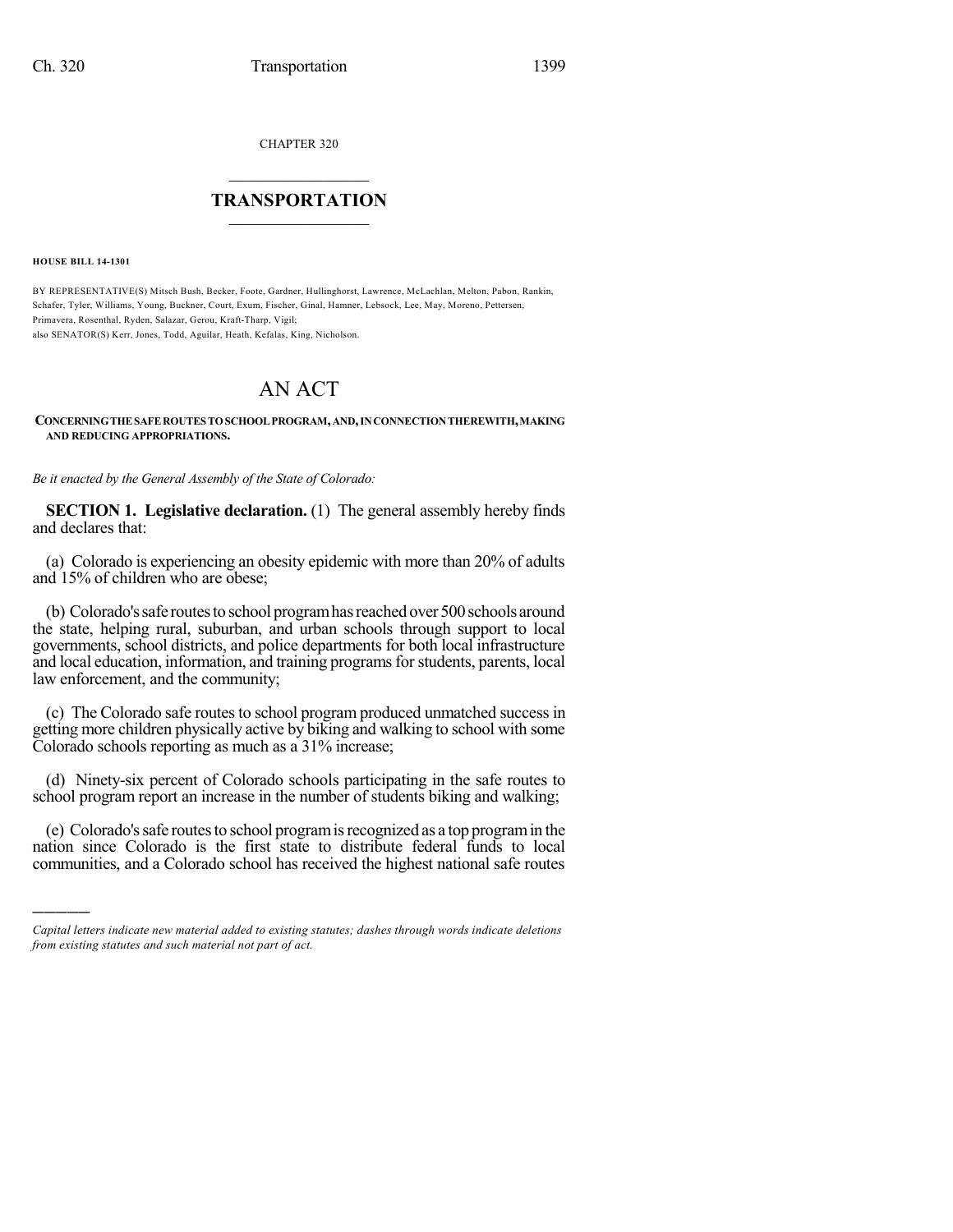award two out of six years;

(f) Program projects have improved and will continue to improve public safety in rural, suburban, and urban communities for all ages of pedestrians, cyclists, disabled persons using wheelchairs, and motorists through improved infrastructure and community-wide education;

(g) For every dollar invested in building walking and biking trails, nearly \$3 in medical cost savings may be achieved;

(h) Linking different parts of communities with trails and walkways enables community integration, more efficient land use, lower traffic congestion, better quality of life, and increased property values;

(i) An average of 18 cents out of every dollar spent by households goes to transportation costs. Giving families accessto safe biking and walking routesfrees up money for food, housing, and health costs.

(j) Twenty-five percent of Colorado morning traffic congestion results from driving students to school, contributing to poor air quality around schools and increased rates of childhood obesity;

(k) Including the needs of people walking and biking is a critical piece to achieving the department of transportation's mission to provide the best multi-modal transportation system for Colorado that most effectively and safely moves people, goods, and information;

(l) Giving people in Colorado the choice to transport themselves to school, jobs, and businesses by the mode of their choice expands personal freedom;

(m) Due to 2012 changes in the federal transportation authorization, there will be no federal funds available for Colorado safe routes to school programs starting in state fiscal year 2014-15; and

(n) The safe routes to school program's scoring method has shown that project application from all areas of the state score strongly so moneys will be distributed statewide to help children in rural, suburban, and urban areas.

(2) The general assembly therefore finds that it is appropriate and necessary to include the needs of people choosing to walk and bike in state transportation priorities and provide a safe routes to school program in Colorado.

**SECTION 2.** In Colorado Revised Statutes, 43-1-1601, **amend** (1); **repeal** (3) (g); and **add** (3) (g.5), (3.5), and (5) as follows:

**43-1-1601. Safe routesto school program - repeal.** (1) The commission shall establish and the department shall administer a safe routes to school program to distribute federal funds MONEYS received by the state OR STATE MONEYS to political subdivisions of the state for projects to improve safety for pedestrians and bicyclists in school areas.